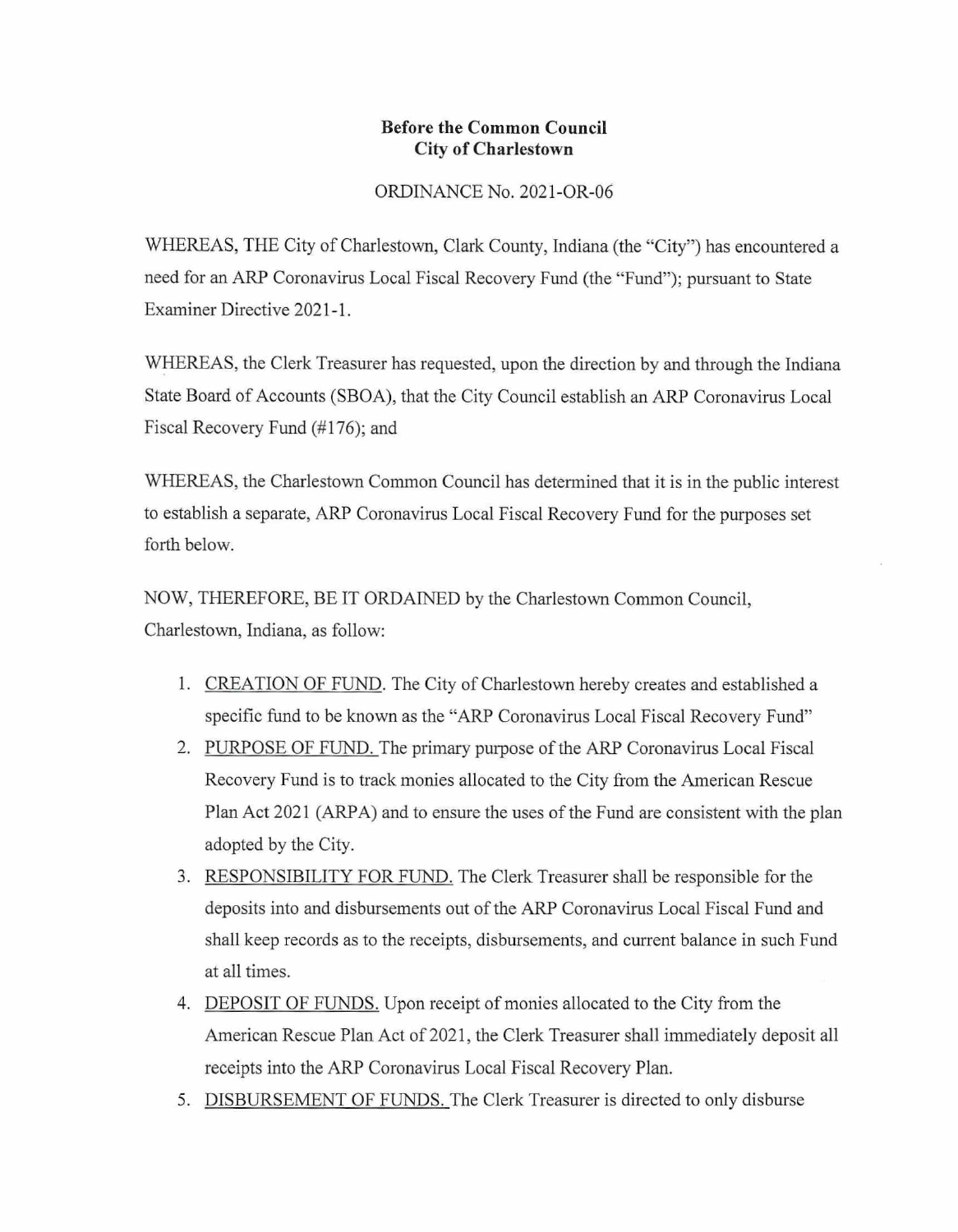- 6. funds from the ARP Coronavirus Local Fiscal Recovery Fund created hereunder upon a receipt of a claim approved by the City Council and as outlined in Section 603 (c) of the ARPA.
- 7. ADOPTION OF PLAN. The Common Council shall adopt a plan which provides details for the use of funds. The plan should be laid out in a way that corresponds to the elements as laid out in Section 603 of the ARPA.
- 8. LIMITATIONS OF THE USE OF FUNDS. Any funds placed in the ARP Coronavirus Local Fiscal Recovery Fund may not be withdrawn except for the purposes for which the Fund was created.
- 9. AMENDMENTS. This ordinance may be amended from time to time if additional guidance is received from the federal or state agency.
- 10. TERMINATION. The ARP Coronavirus Local Fiscal Recovery Fund shall exist until terminated by ordinance of the common council. Moneys from this Fund may not be transferred to another Fund. The Fund shall be liquated and closed on the later of December 31, 2024.
- 11. EFFECTIVE DATE. This ordinance shall take effect upon the passage by the Common Council of Charlestown, Indiana on the 7<sup>th</sup> day of June 2021.